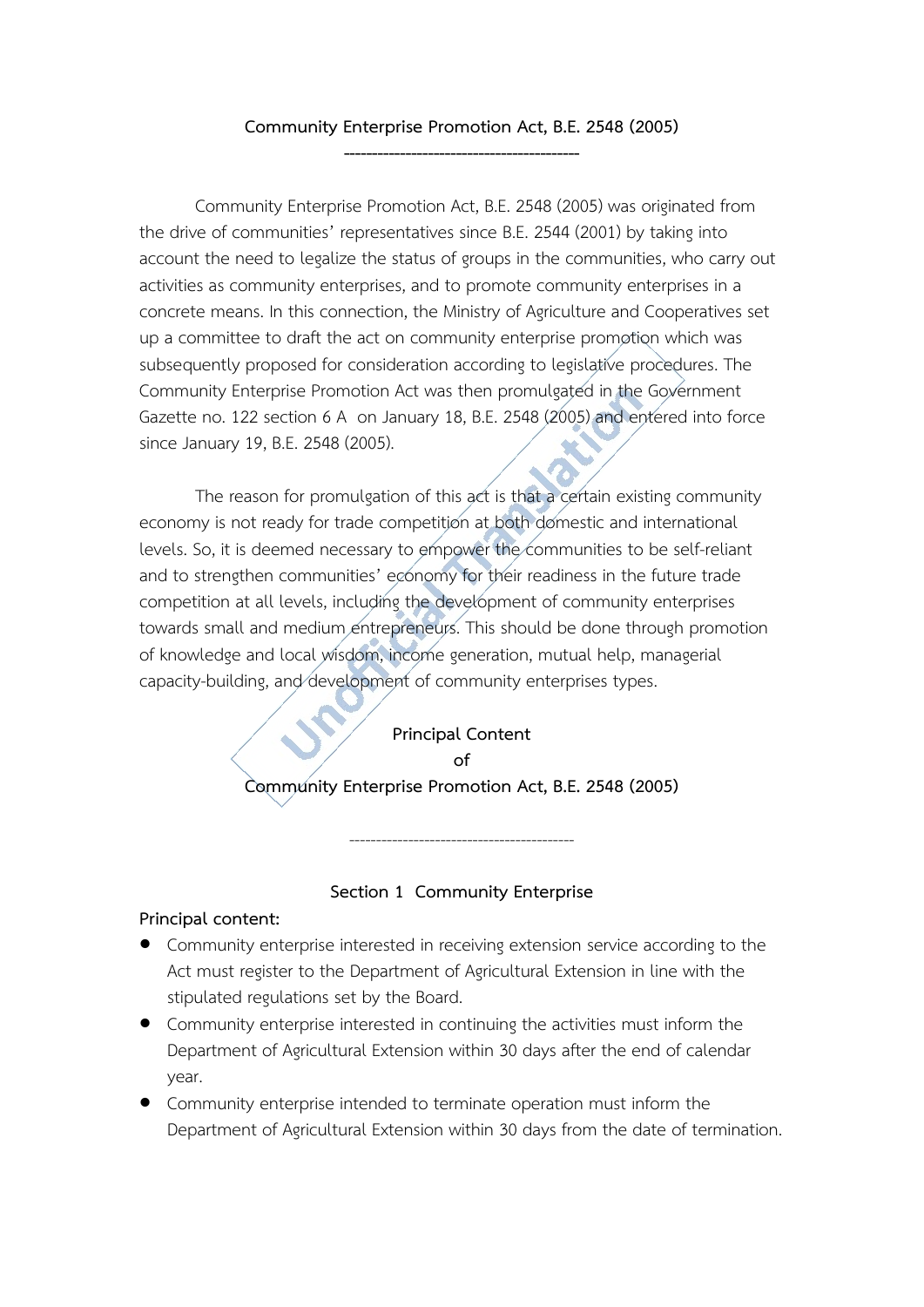## **Section 2 Community Enterprise Network**

#### **Principal content:**

- Community enterprise network which registers to the Department of Agricultural Extension has the rights to access to extension services as stated in the Act.
- Management of community enterprise network must follow the rules and regulations of the network. The network operation is on voluntary basis whether it is juristic person or non-juristic person.
- Community enterprise network may provide advices and assistances in internal affairs of the network members, such as research study, provision of knowledge and advices for the sake of network implementation.
- Community enterprise network may provide advices and assistances in external affairs for the network members, such as coordination with government and private sectors including other community enterprise networks, acting as the center of unity and mutual assistance for community enterprise empowerment, and making policy recommendations or measures of different organizations to promote community enterprise to the Board.

# **Section 3 Community Enterprise Promotion Board**

#### **Principal content:**

- The Community Enterprise Promotion Board (the National Board) consists of 28 members chaired by the Prime Minister or the designated Deputy Prime Minister. The Director-General of the Department of Agricultural Extension acts as the Board member and secretary. The National Board's missions are to provide opinion to the Cabinet on policy, measures and plan to develop and promote community enterprise; to coordinate with relevant government organizations and private sector; to provide assistance, support and advices to the community enterprises for their efficient implementation; as well as to encourage and facilitate patent, trade mark or intellectual properties registration, including the support in research study.
- The Provincial Community Enterprise Promotion Board (the Provincial Board) consists of 20 members chaired by the Governor or the designated Deputy Governor. The Director of Provincial Agricultural Extension Office acts as member and secretary. The missions of the Provincial Board are to provide opinion to the National Board on policy, measures and plan to develop and promote community enterprise; to coordinate with relevant government organizations and private sector; to provide assistance, support and advices to the community enterprises for their efficient implementation; as well as to encourage and facilitate patent, trade mark or intellectual properties registration, including the support in research study.